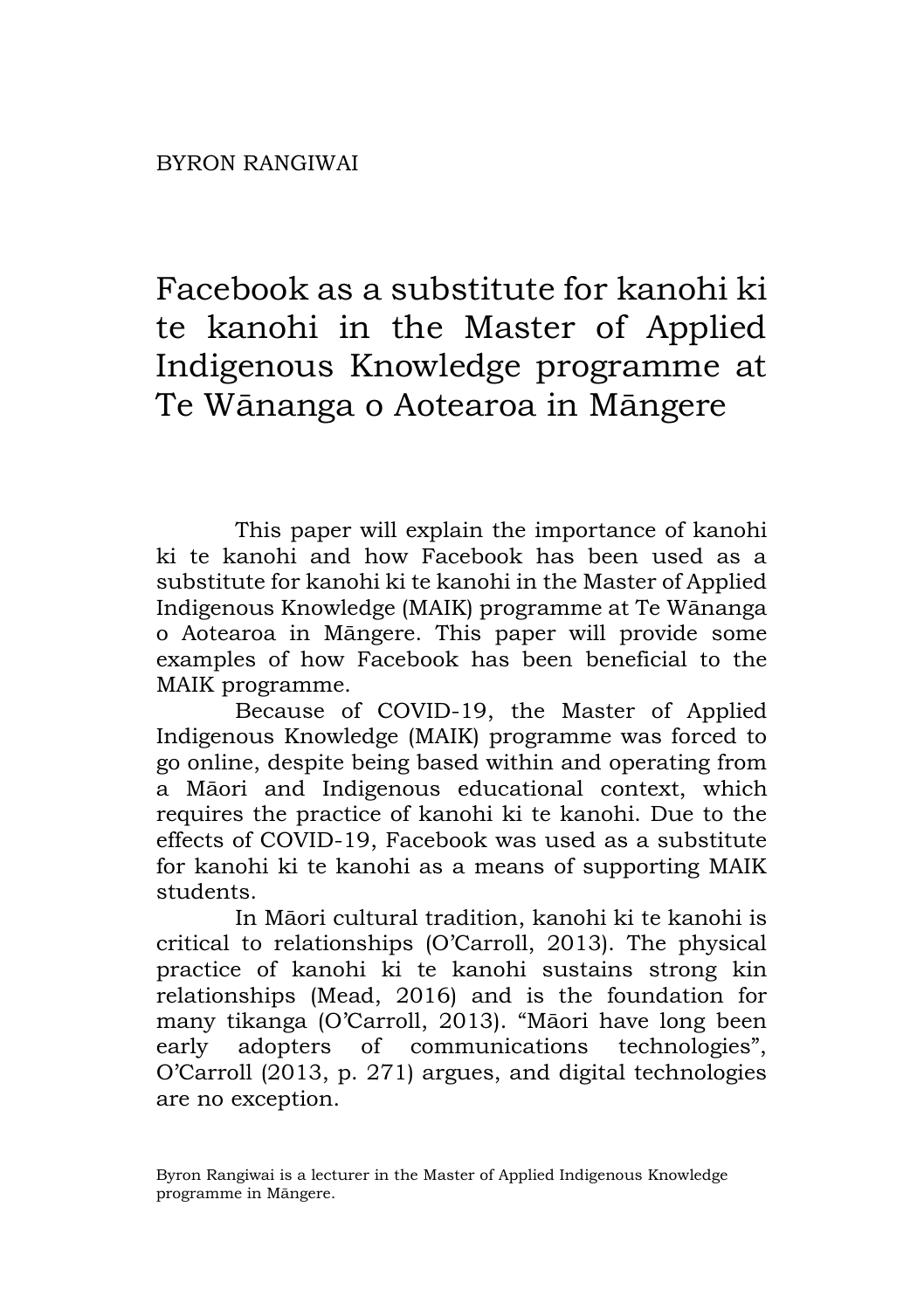Keegan (2000) contends that the Internet affords a virtual space for Māori to share information: "I believe the single greatest factor in the explosion of the Internet was and is peoples' ability to share" (p. 1). While the practice of kanohi ki te kanohi is essential to Māori society, Keegan (2000) claims that new technologies reduce the distance between people by permitting virtual forms of kanohi ki te kanohi to take place. Rather than weaken the cultural practice of kanohi ki te kanohiwhich Keegan (2000) describes as a proverb—digital technologies "makes this proverb even more applicable!" (p. 1).

"Kanohi ki te kanohi", O'Carroll (2013) opines, "sits at the centre of Māori concepts and practices around communication" (p. 4). Digital technologies, therefore, allow Māori to shift "kanohi ki te kanohi practices and rituals to the virtual space to empower their people with the ability and access to participate and engage" (O'Carroll, 2013, p. iii). Indeed, the rituals of tangihanga, for example, "are increasingly applied in virtual spaces as technology continues to advance" (O'Carroll, 2015, p. 201).

The Master of Applied Indigenous Knowledge (MAIK) is a two-year programme that acknowledges the expertise of Indigenous practitioners in particular fields of knowledge and leads them through the process of writing a 15,000-20,000-word exegesis and realising a research-based project that meaningfully contributes to the development of their Indigenous communities (Rangiwai et al., 2020). As the programme is based in a Māori and Indigenous knowledge context, kanohi ki te kanohi, is integral to learning. Indeed, the programme is normally delivered through noho marae and tutorials. COVID-19, however, has been a significant challenge to education and learning (Crawford et al., 2020; Daniel, 2020; Händel et al., 2020; Naciri et al., 2020; Toquero, 2020; Usak et al., 2020) and face-to-face learning, in particular, became a threat to health (Murphy, 2020). As a result, learning moved online very quickly (Alawamleh,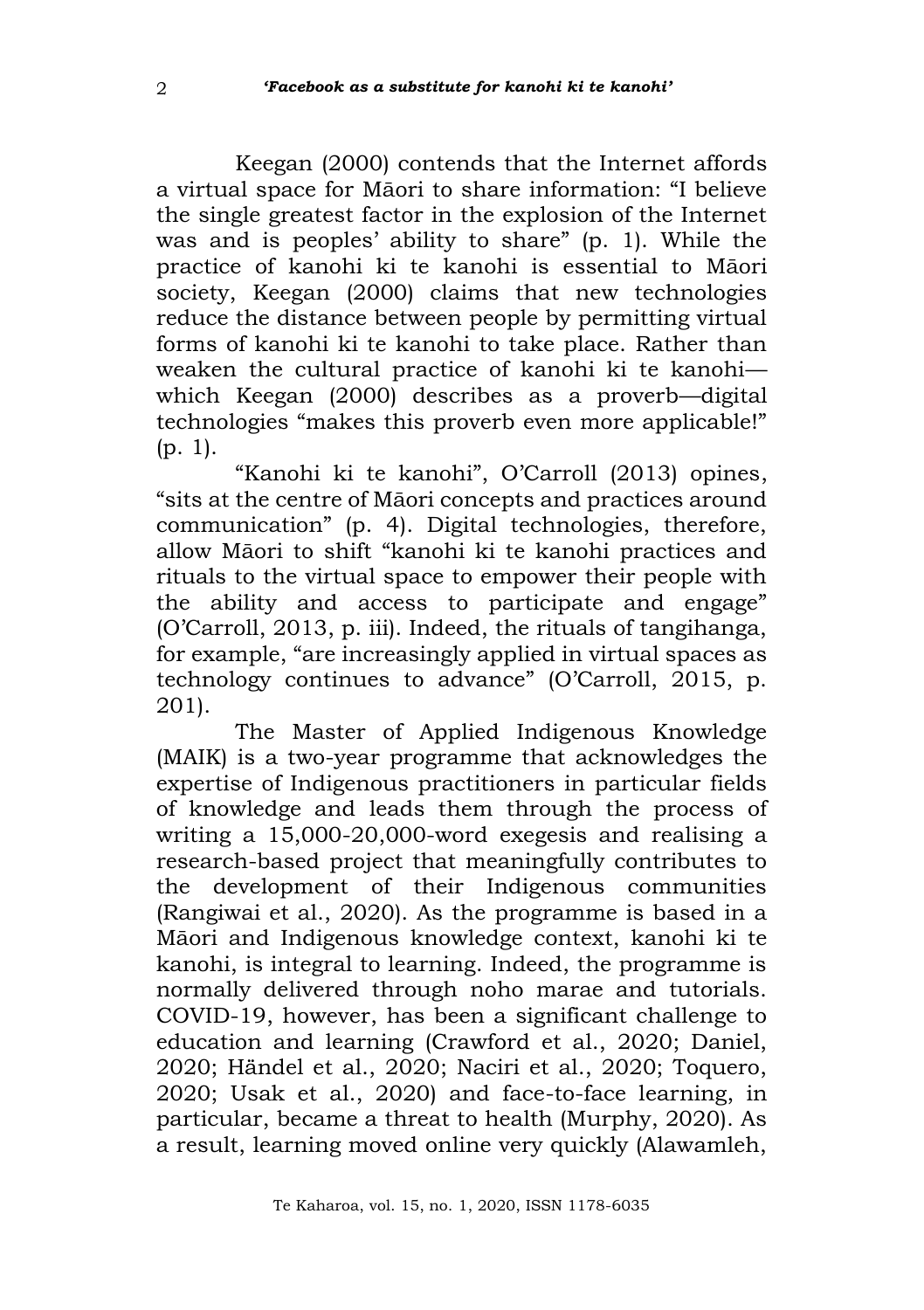2020; Daniel, 2020; Händel et al., 2020; Sandars et al., 2020) on an unproven and unmatched scale (Burgess & Sievertsen, 2020).

Sir John Daniel (2020) avows that the COVID-19 emergency is not the time for institutions to implement complicated distance learning plans but instead that educators should be encouraged to "work with what they know" (p. 3). I am an avid Facebook user, and it is a platform that I know. As a lecturer in the MAIK programme, Facebook has been one of the most powerful tools that I have used in my teaching practice. While standard tools such as the institutional learning management system (iAkoranga) and Zoom have facilitated formal digital learning, Facebook has been used as a substitute for the practice of kanohi ki te kanohi. O'Carroll's (2013) research shows that Māori have used social media as a substitute for kanohi ki te kanohi when necessary, for example, during tangihanga and wānanga. In the MAIK programme, Facebook has enabled the lecturers and class members to stay connected despite the effects of COVID-19.



### **MAIK Mängere Online Learning** Figure 1: MAIK Māngere Online Learning Facebook group page title and cover photo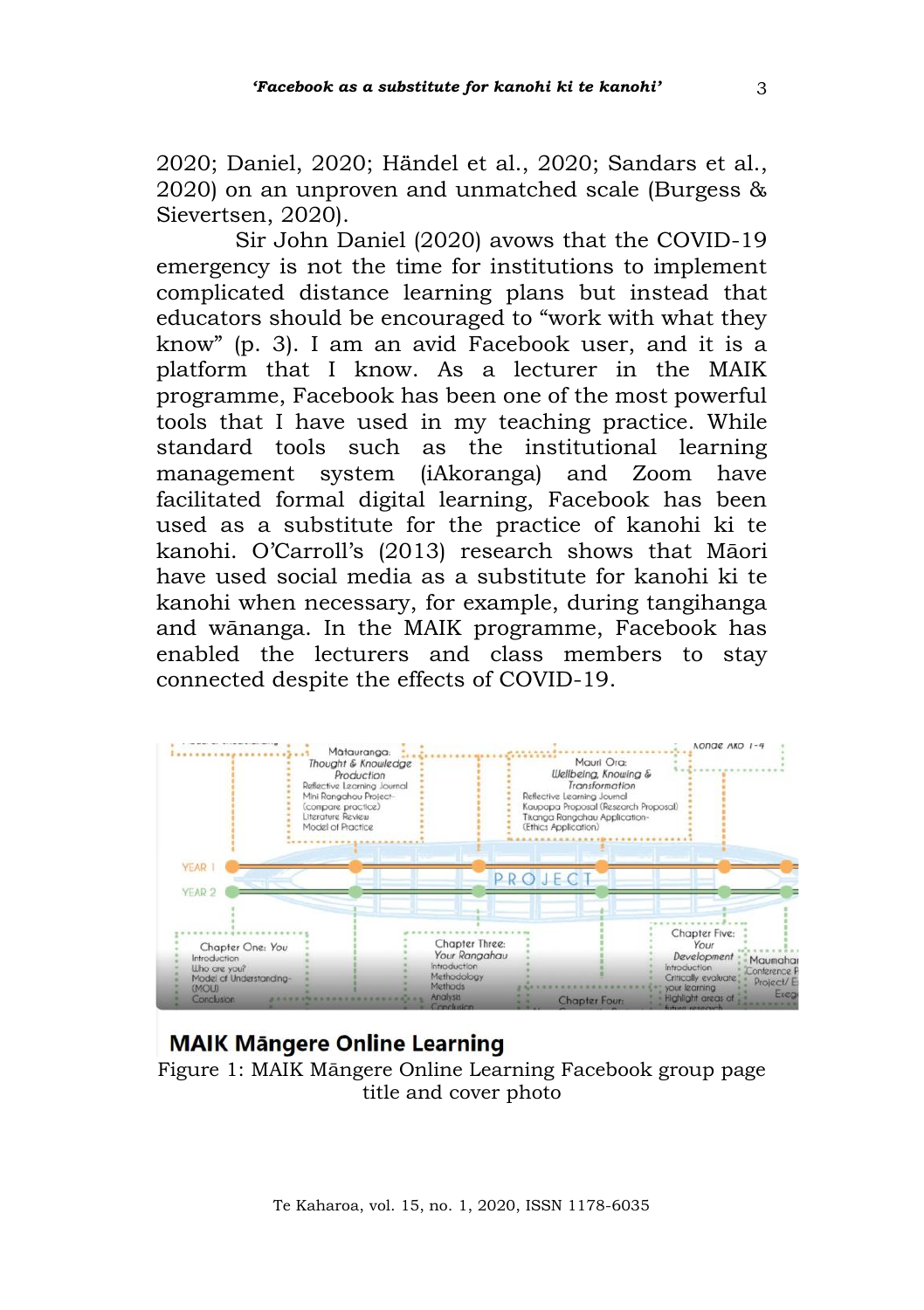Although social media platforms were not explicitly designed as educational tools, they are nonetheless being adopted and used in this way (Manca, 2020). Facebook, in particular, can be a beneficial and valuable educational tool (Giannikas, 2020; Manickam et al., 2020; Voivonta & Avraamidou, 2018) primarily when used in conjunction with learning management systems (Giannikas, 2020). When compared with Moodle, Kazanidis et al. (2018) argue that Facebook users have higher levels of social presence (interaction between participants). Furthermore, Facebook groups, in particular, encourage communication between students and create a positive social climate where students interact and share ideas and materials (Kazinidis et al., 2018). Importantly, in a two-year study, Nalbone et al. (2016) discovered that Facebook fosters greater dialogue between teachers and students, helps students adjust to an academic setting, and encourages higher levels of retention.

Facebook allows students to "become autonomous" and to "explore their own potential as learners", "as professionals", and to experience cocreating knowledge in a digital space (Giannikas, 2020, p. 10; Mnkandla & Minnaar, 2018). For Irwin et al. (2012), integrating Facebook into the learning experience allows more accessibility and flexibility concerning the content, which, in turn, may enrich the quality of learning. Facebook can be used to disrupt the traditional boundaries of education through the implementation of digital teaching and learning in ways that are more social, open, and interactive (Krutka & Carpenter, 2016; McLoughlin & Lee, 2010). Facebook may also be used in higher education to support learning, social interaction, and facilitate formal and informal learning (Junco, 2014; Siemens & Weller, 2011).

The most successful online learning environment, Greenhow and Galvin (2020) opine, is one that includes asynchronous online features; provides students with time and space to work at their own pace; allows students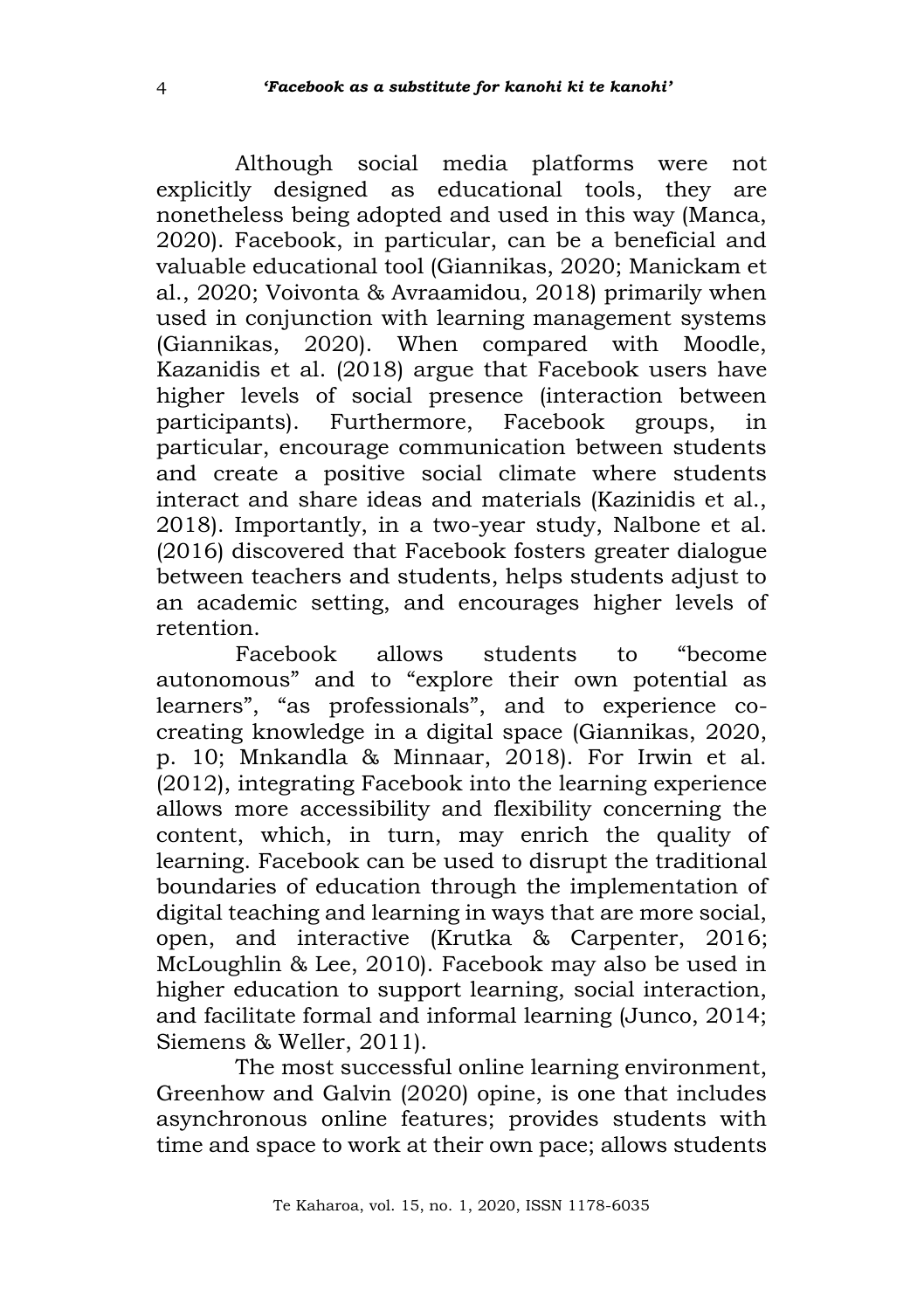to choose what they would like to learn; and to engage frequently in profound learning opportunities with fellow students, teachers, and the subject matter. Since Facebook allows for personal profiling, connections, relationship-building, content creation, and socialising, if considerately integrated into an online learning plan, it can assist students and teachers to remain connected, despite the need for distance with the emergence of COVID-19 (Greenhow & Galvin, 2020). Social media can "enhance students' engagement and make remote learning seem less remote" (Greenhow & Galvin, 2020, p. 513).

This paper will now provide some examples of how Facebook has been useful for the MAIK programme.

## **Facebook Live**

Facebook Live is a real-time live streaming platform that provides users with the ability to broadcast live content (Adedokun et al., 2020; Horsman, 2018; Johnson et al., 2018). Both synchronous and asynchronous, Facebook Live automatically records live broadcasts that can be posted and shared (Adedokun et al., 2020). Facebook Live can be streamed to a private Facebook group, which is beneficial in a learning context (Adedokun et al., 2020; Haimson & Tang, 2017; Johnson et al., 2018). Another beneficial feature of Facebook Live, concerning learning, is that viewers can participate in the Live by providing comments in the forms of text, images, graphics, interchange format, or emoji (Adedokun et al., 2020). In the MAIK programme, lecturers use Facebook Live to make announcements or explain concepts/assessments, and the video recording remains on the page for students to access again. Students too can use Facebook Live to make announcements or reach out for assistance from fellow students and lecturers.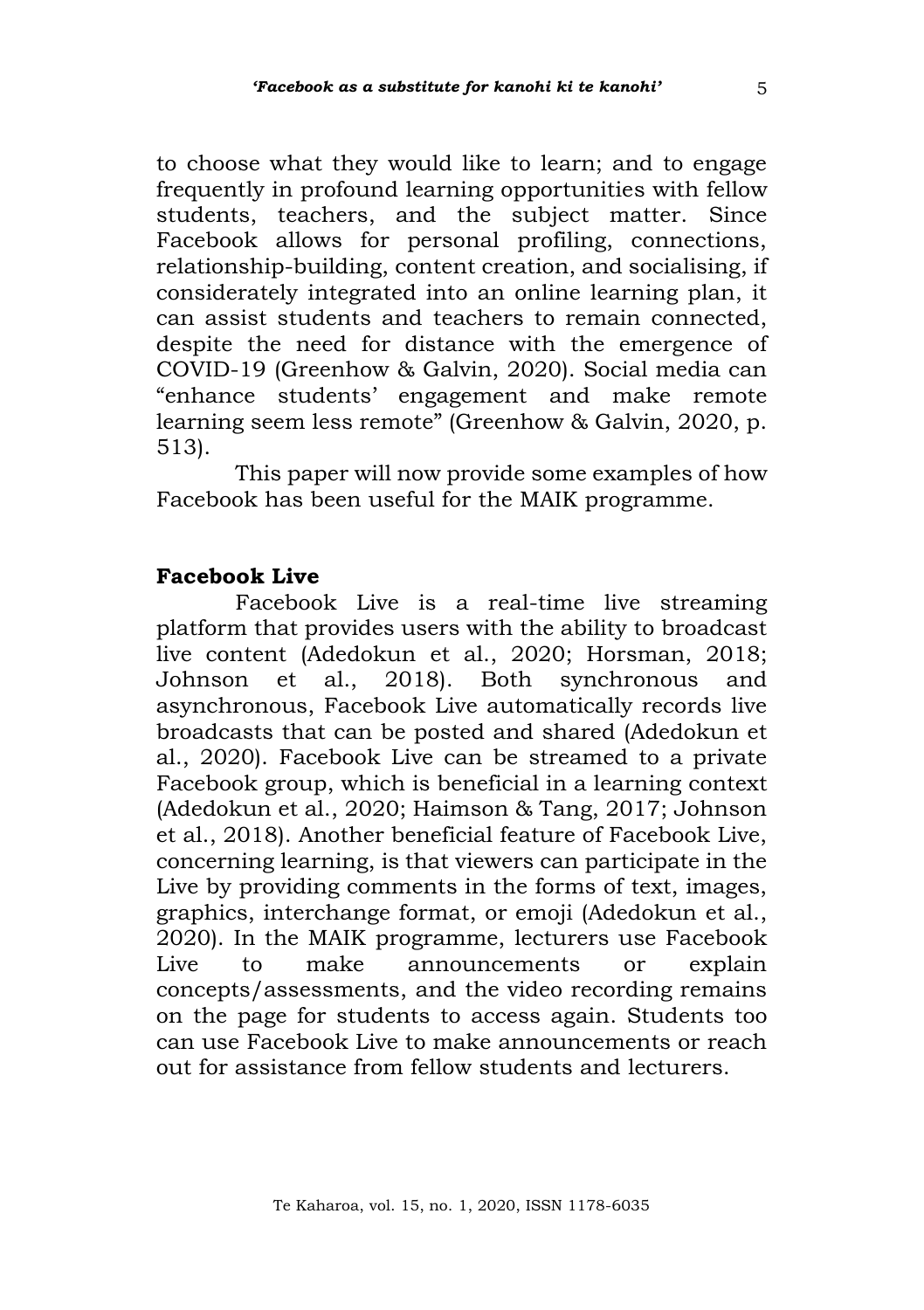$\overline{a}$ 





Figure 2: Byron Rangiwai "going live" on Facebook

#### **Polls**

One of the benefits of Facebook polls is that students may feel freer to express their true opinion compared with a face-to-face situation (Salminen, 2014). Polls have been used in the MAIK programme to gauge progress or to ask students what they would like to learn about.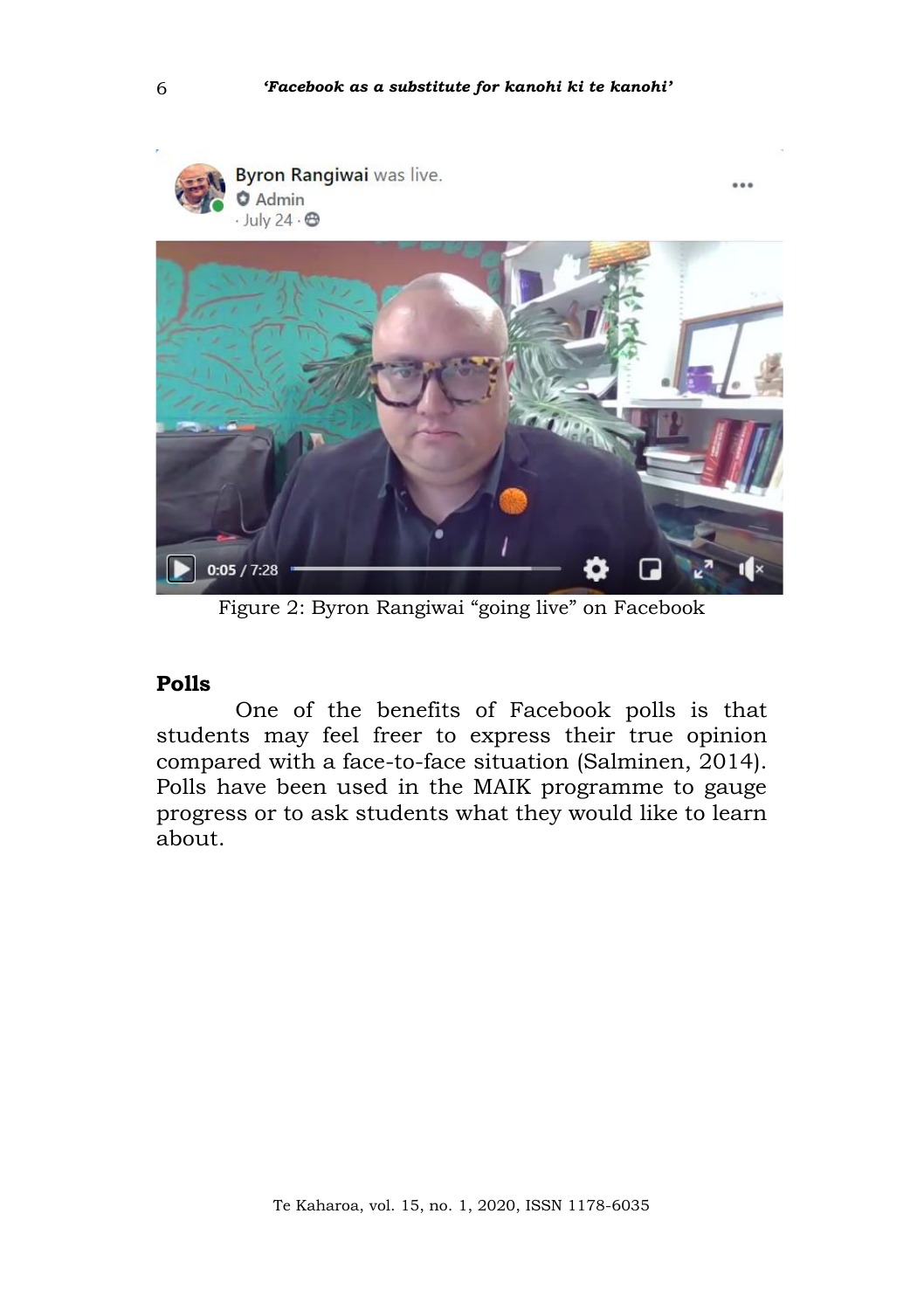

How far along are you with Konae Ako 3?

Added by you I haven't started

Added by you I've drafted my assessments

Figure 3: Facebook poll

## **Academic communication**

Facebook can be an effective platform for academic communication; it may increase interaction between students and lecturers; and may be used to promote student-centred learning (Niu, 2019). Information can be shared quickly and efficiently, including diagrams, charts, models, articles, videos, links etc.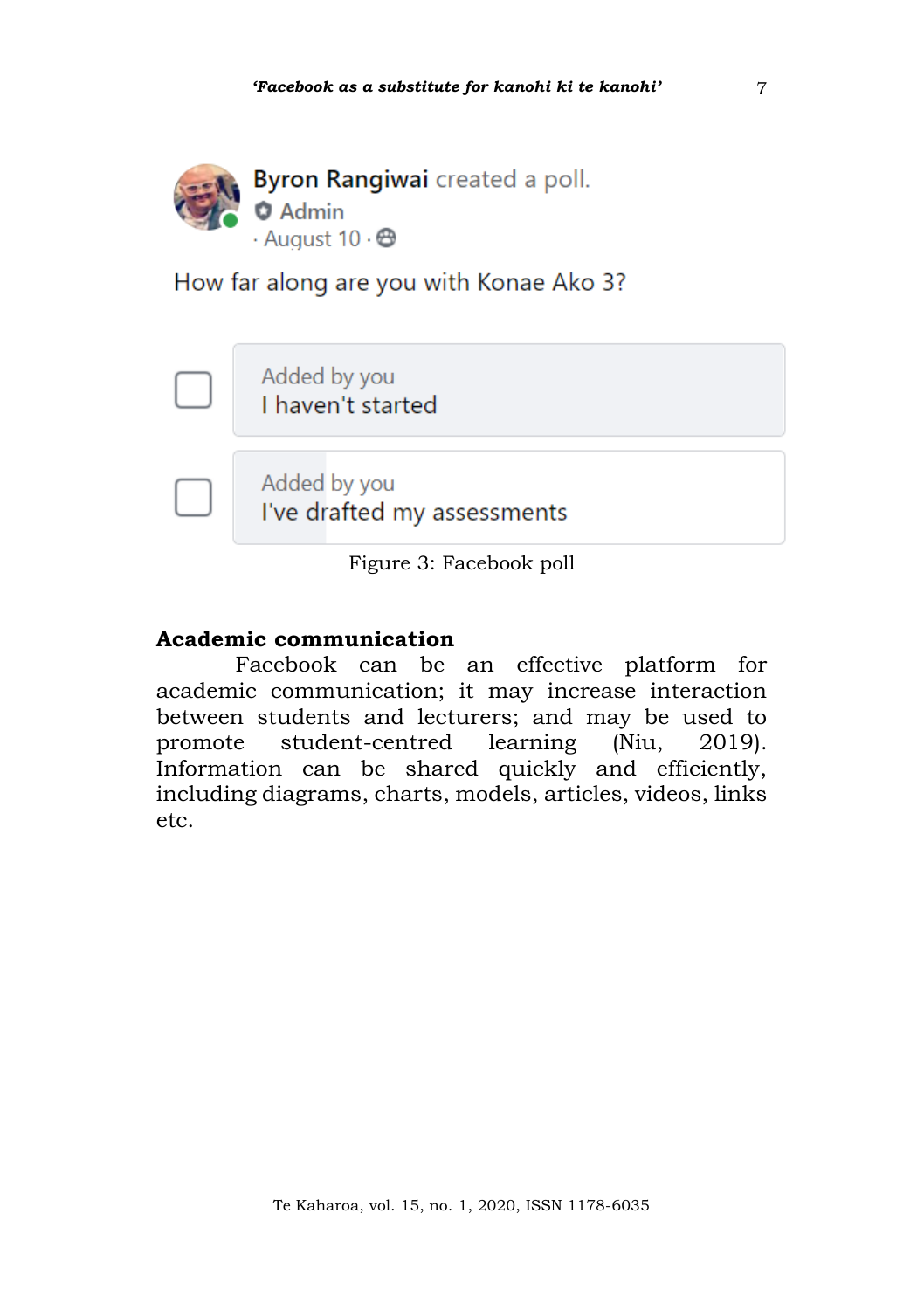

Although this is an Aboriginal model, it precisely describes the way that we teach. As we want you to be exposed to both Indigenous approaches and Western approaches. Mastery of both sides of the spectrum will give you options nationally and internationally. Our intention is always to give you more opportunities NEVER less. This model is from Ryder et al. (2020, p. 259).

Ryder, C., Mackean, T., Coombs, J., Williams, H., Hunter, K., Holland, A. J. A., & Ivers, R. Q. (2020) Indigenous research methodology - weaving a research interface. International Journal of Social Research Methodology, 23(3), 255-267.

https://doi.org/10.1080/13645579.2019.1669923



Figure 4: Facebook post about teaching

#### **Other ways Facebook has been used in MAIK**

Facebook can be used to unite the class and collaboratively create and maintain a sense of community. All students have the ability to contribute to the page. Facebook can also be used to encourage learning through quizzes and in other ways.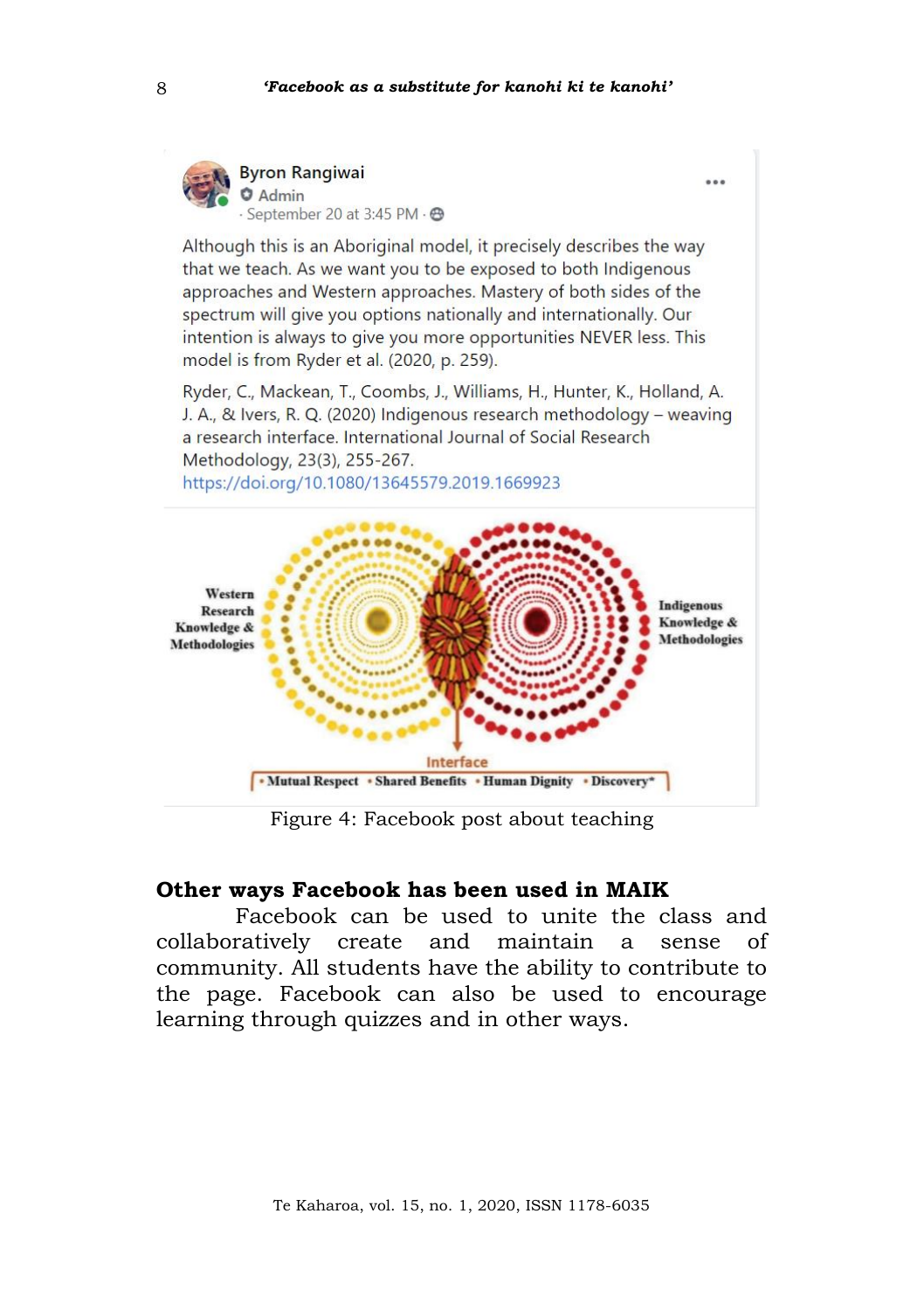

Byron Rangiwai shared a link.  $\bullet$  Admin  $\frac{1}{2}$  August 11  $\cdot$  A

Do this fun (short) quiz on APA 7th and chuck your score below

https://libraryquides.vu.edu.au/apa-referencing/quiz

# LIBRARYGUIDES.VU.EDU.AU libraryquides.vu.edu.au

Figure 5: Facebook post about APA 7<sup>th</sup> edition quiz

Facebook can be used to uplift and inspire students with quotes, stories, videos, Indigenous news and events, and to share resources such as books and articles.

 $\overline{a}$ 

i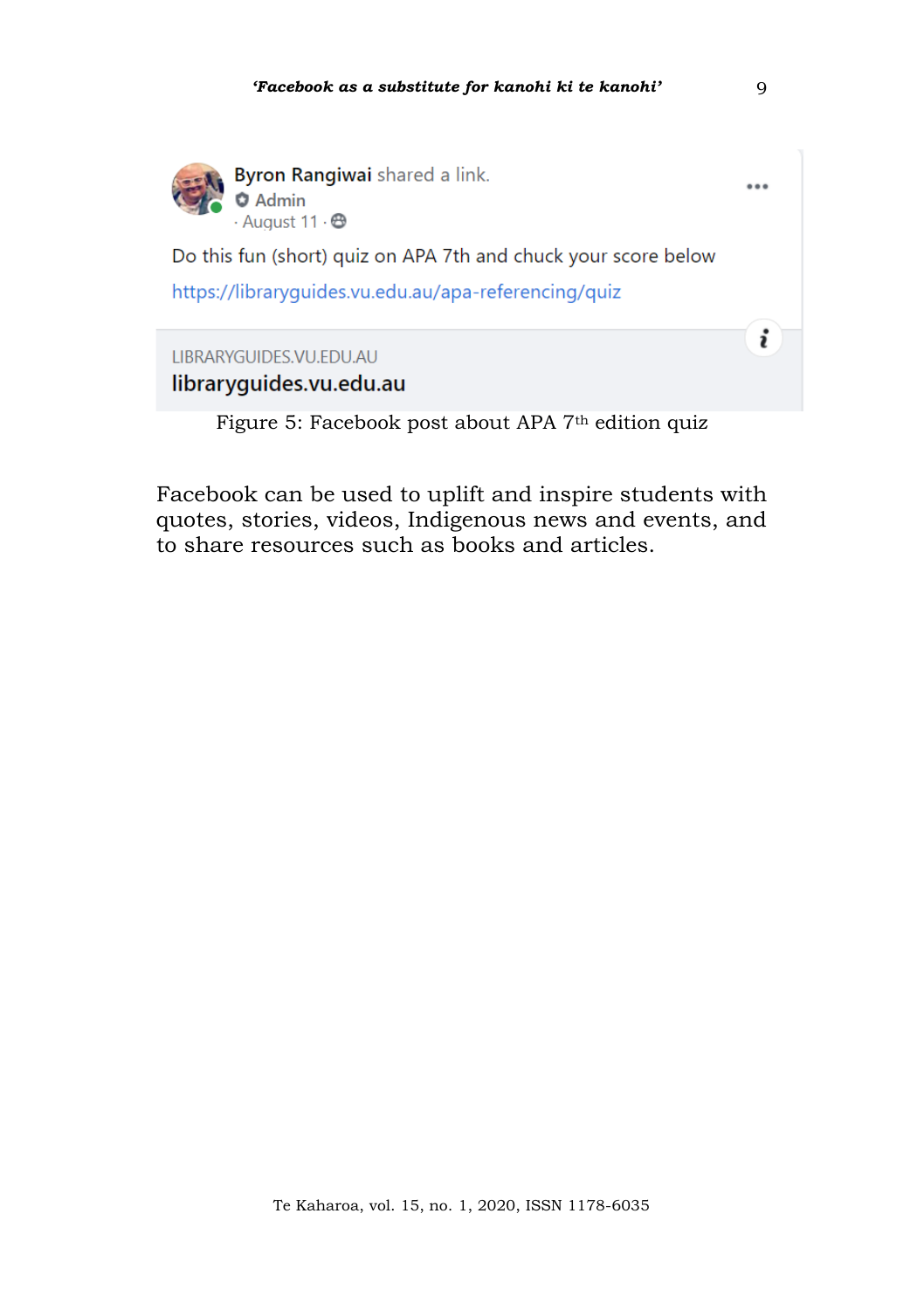$\overline{a}$ 



Here is some inspiration!

My ex-student Abann has published his book - based on his project that I supervised. He will launch the book at the end of this month.

Yor, A. K. A. (2020). Native displacement in the twenty-first century: Applying leadership knowledge. Xlibris.

Kia kaha tātou



Figure 6: Facebook post about ex-student book publication

Facebook can be used to share new technologies with students that may enhance their learning experiences.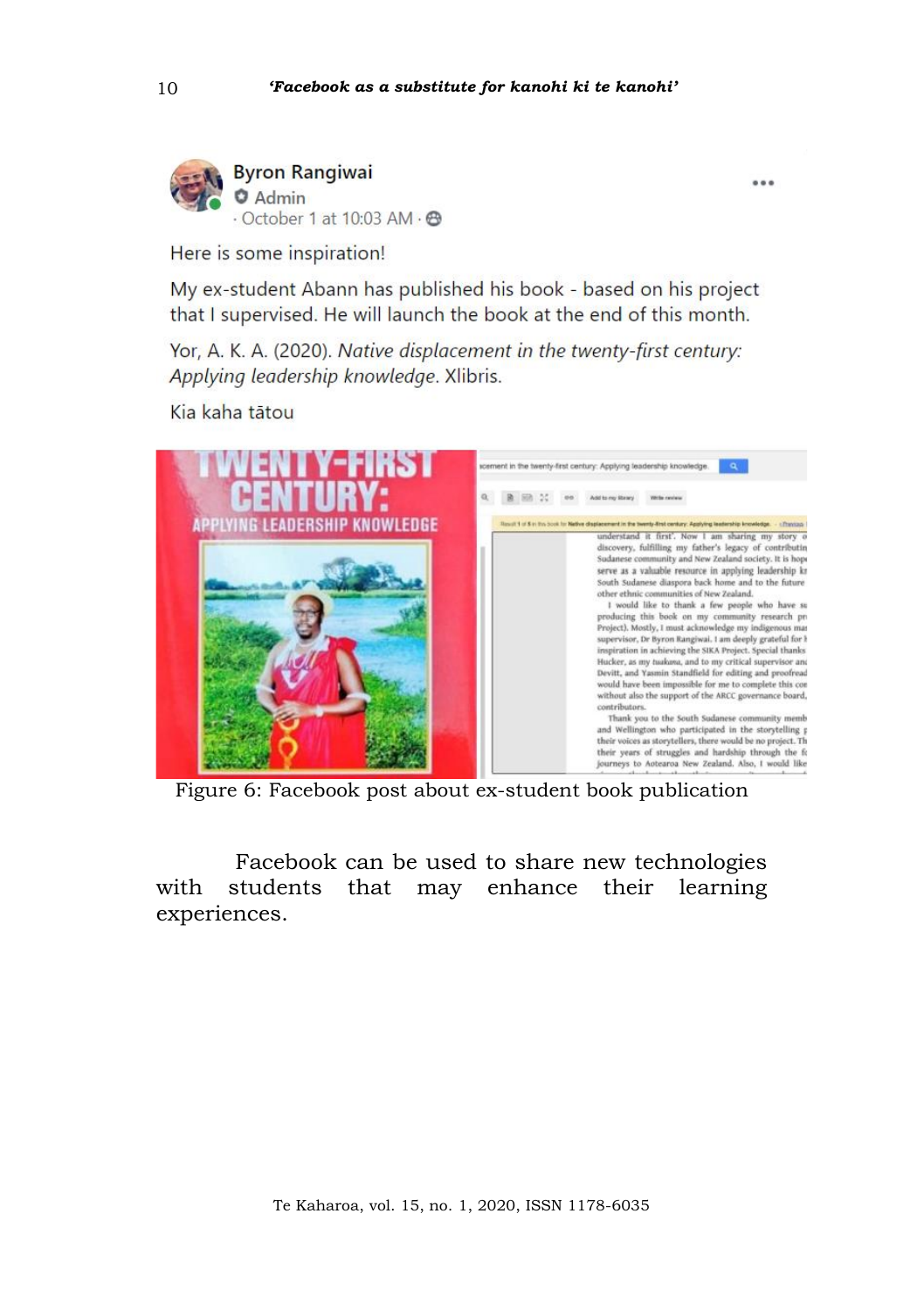

Byron Rangiwai shared a link.  $Q$  Admin  $\cdot$  July 29  $\cdot$   $\otimes$ 

The other week I shared an app on this page called tiki-toki. I had to use this app to create a timeline for a master's assignment that I'm doing. The assignment is due in next week but I decided to hand it in today. Here is my attempt at making a timeline. Some of you might find tikitoki fun to use!

https://www.tiki-toki.com/timeline/entry/1463685/5G-History/

**TIKI-TOKI COM 5G History** 

Figure 7: Facebook post sharing tiki-toki.com<sup>1</sup>

COVID-19 has disrupted the educational and cultural landscape for Māori, and Indigenous students enrolled in the MAIK programme. Kanohi ki te kanohi, as a cultural concept, has been challenged by the advent and spread of the virus. However, innovative practices, such as using Facebook as an online substitute for kanohi ki te kanohi has kept the MAIK class together through hard times and has made communication easier. Without an effective vaccine, COVID-19 will continue to affect our lives (Baker et al., 2020; Durheim & Baker, 2020; Wilson et al., 2020) which, will, of course, impact on the learning of MAIK students. As with any technology, Facebook must be used critically, and the potential harmful of effects of 24/7 engagement with technology considered and mitigated where possible (Talaei-Khoei et al., 2020). For the near future, however, Facebook will remain part of the MAIK programme in Māngere as a tool for teaching, learning, and communication, and as a

 $\overline{a}$ 

i

<sup>&</sup>lt;sup>1</sup> Byron is enrolled in the Master of Digital Business programme at the University of Waikato. The use of tiki-toki.com was part of one of the assessments.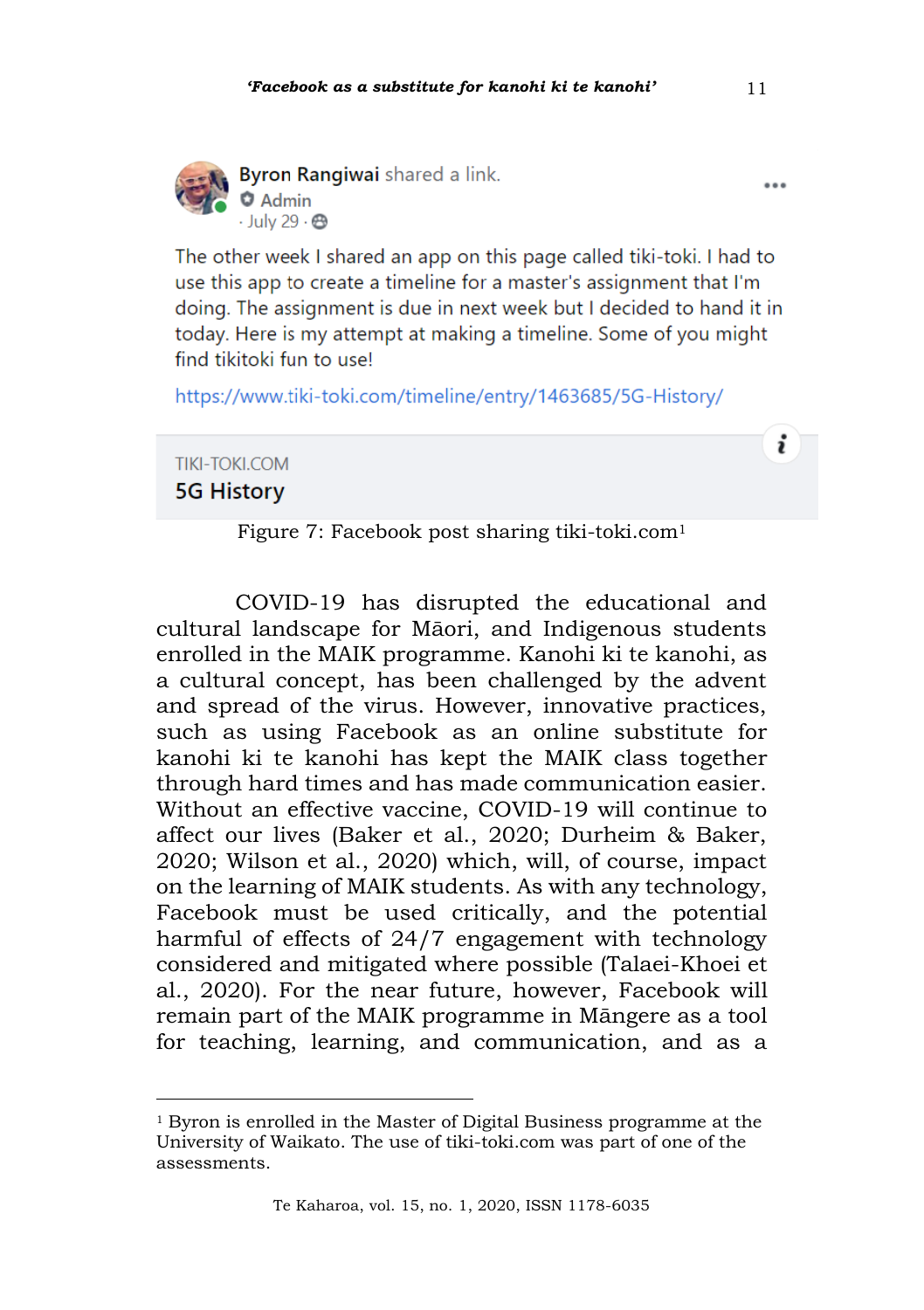substitute for kanohi ki te kanohi, that can be held in the palm of one's hand and accessed at any time.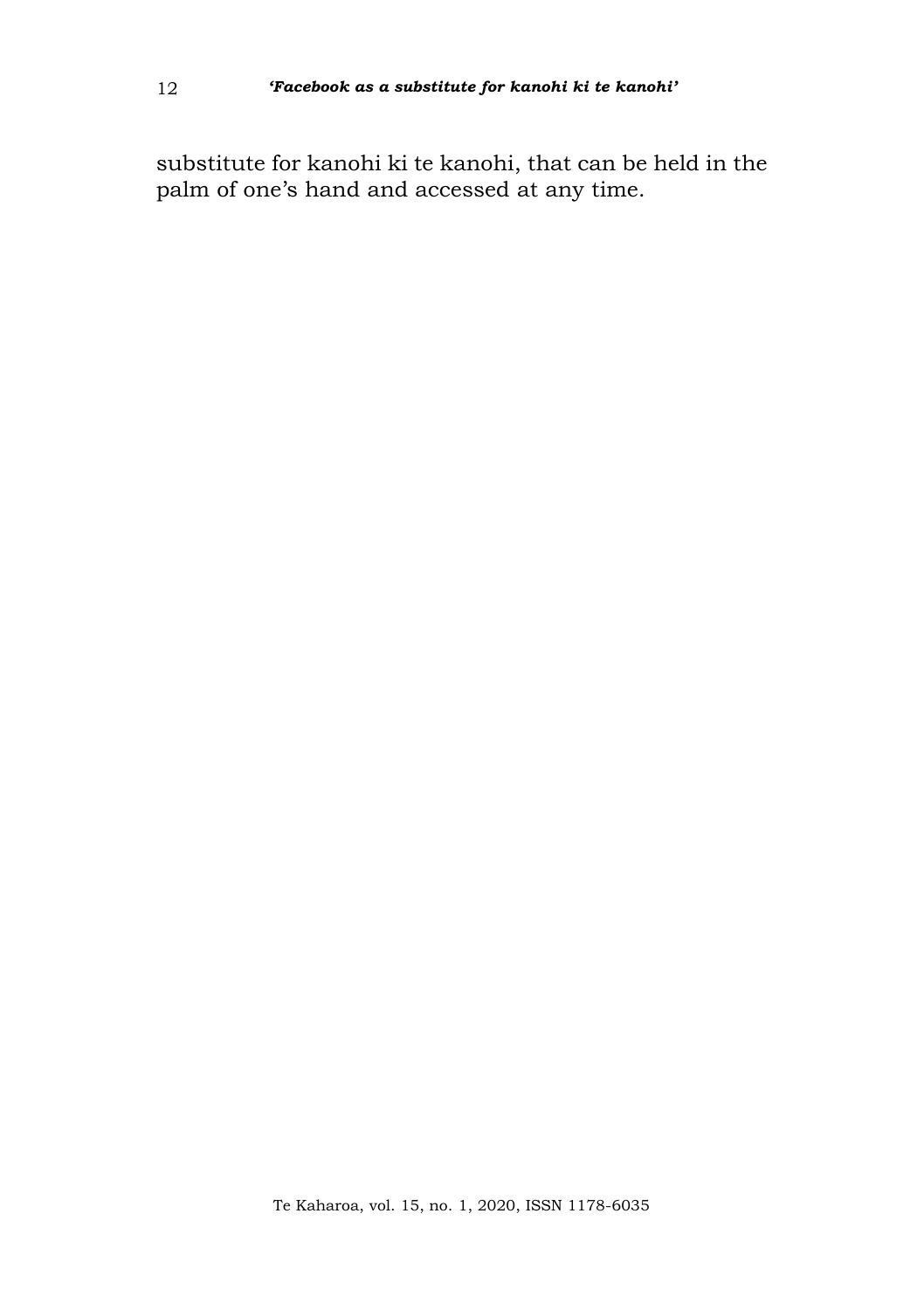# **References**

Adedokun, O. A., Aull, M., Plonski, P., Rennekamp, D., Shoultz, K., & West, M. (2020). Using Facebook live to enhance the reach of nutrition education programs. *Journal of Nutrition Education and Behavior*.

<https://doi.org/10.1016/j.neb.2020.08.005>

Alawamleh, M. (2020). COVID-19 and higher education economics. *Journal of Economics and Economic Education Research*, *21*(2), 1-2. [https://search](https://search-proquest-com.ezproxy.waikato.ac.nz/docview/2424655747/citation/AC1952C05C3148B8PQ/3?accountid=17287)[proquest](https://search-proquest-com.ezproxy.waikato.ac.nz/docview/2424655747/citation/AC1952C05C3148B8PQ/3?accountid=17287)[com.ezproxy.waikato.ac.nz/docview/2424655747/c](https://search-proquest-com.ezproxy.waikato.ac.nz/docview/2424655747/citation/AC1952C05C3148B8PQ/3?accountid=17287)

[itation/AC1952C05C3148B8PQ/3?accountid=1728](https://search-proquest-com.ezproxy.waikato.ac.nz/docview/2424655747/citation/AC1952C05C3148B8PQ/3?accountid=17287) [7](https://search-proquest-com.ezproxy.waikato.ac.nz/docview/2424655747/citation/AC1952C05C3148B8PQ/3?accountid=17287)

- Baker, M. G., Kvalsvig, A., Verrall, A. J., Telfar-Barnard, L., & Wilson, N. (2020). New Zealand's elimination strategy for the COVID-19 pandemic and what is required to make it work. *New Zealand Medical Journal*, *133*(1512), 10-14.
- Burgess, S., & Sievertsen, H. H. (2020, April 1). Schools, skills, and learning: The impact of COVID-19 on education. *VoxEU*.

[https://voxeu.org/article/impact-covid-19](https://voxeu.org/article/impact-covid-19-education) [education](https://voxeu.org/article/impact-covid-19-education)

- Crawford, J., Butler-Henderson, K., Rudolph, J., Malkawi, B., Glowatz, M., Burton, R., Magni, P. A., & Lam, S. (2020). COVID-19: 20 countries' higher education intra-period digital pedagogy responses. *Journal of Applied Learning & Teaching*, *3*(1), 9-28. <https://doi.org/10.37074/jalt.2020.3.1.7>
- Daniel, J. (2020). Education and the COVID-19 pandemic. *Prospects*, 1-6. <https://doi.org/10.1007/s11125-020-09464-3>
- Durheim, D. N., & Baker, M. (2020). COVID-19—a very visible pandemic. *The Lancet*, *396*(10248), e17. [https://doi.org/10.1016/S0140-67369\(20\)31675-5](https://doi.org/10.1016/S0140-67369(20)31675-5)
- Giannikas, C. (2020). Facebook in tertiary education: The impact of social media in e-learning. *Journal of*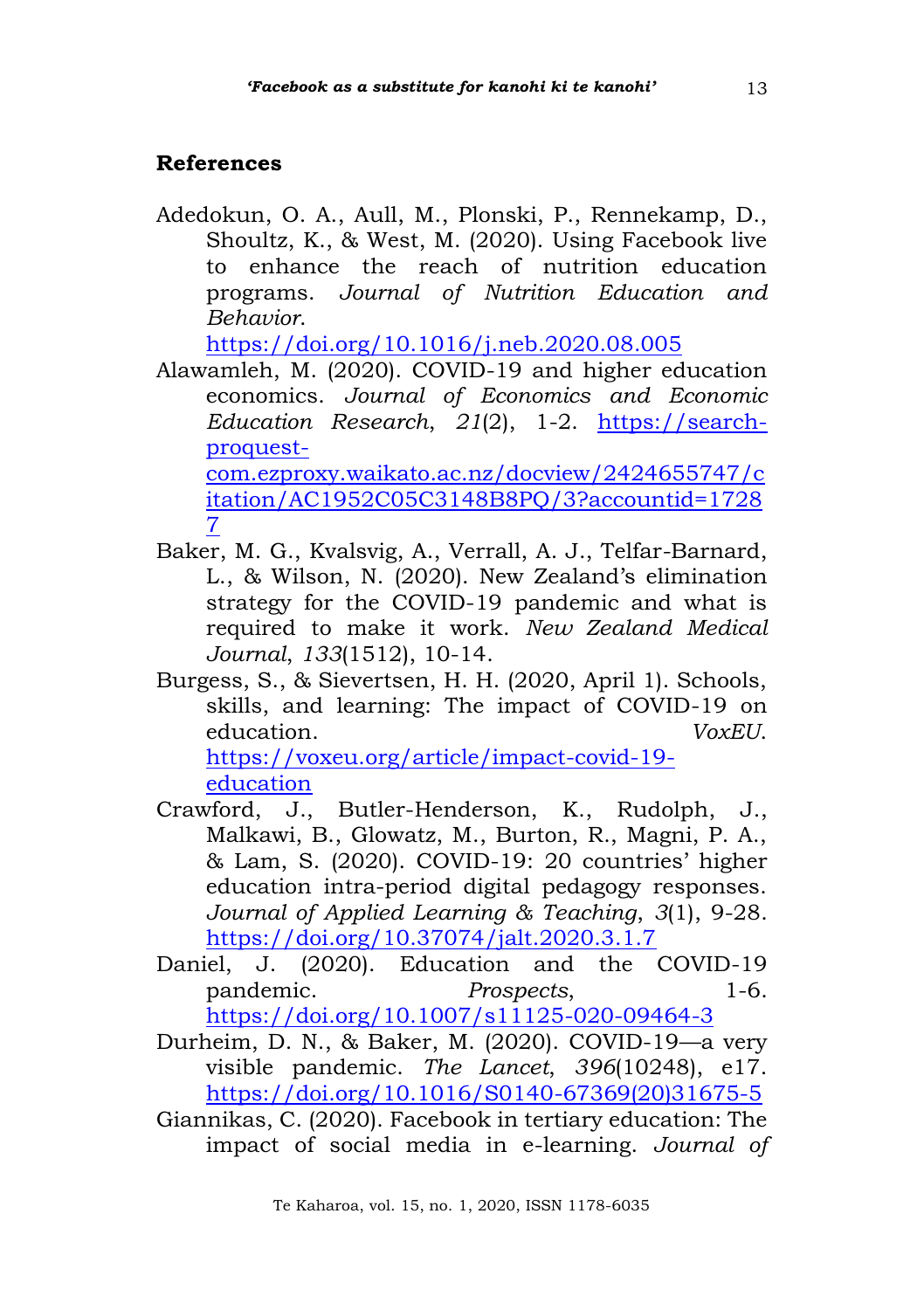*University Teaching & Learning Practice*, *17*(1), 1-13. <https://ro.uow.edu.au/jutlp/vol7/iss1/3>

- Greenhow, C., & Galvin, S. (2020). Teaching with social media: Evidence-based strategies for making remote higher education less remote. *Information and Learning Sciences*, *121*(7/8), 513-524. [https://10.1108/ILS-04-2020-0138](https://10.0.4.84/ILS-04-2020-0138)
- Haimson, O. L. & Tang, J. C. (2017). *What makes live events engaging on Facebook Live, Periscope, and Snapchat* [Paper]. 2017 CHI Conference on Human Factors in Computing Systems, Denver, CO. <https://doi.org/10.1145/3025453.3025642>
- Händel, M., Stephan, M., Gläser-Zikuda, M., Kopp, B., Bedenlier, S. & Ziegler, A. (2020). Digital readiness and its effects on higher education student socioemotional experiences in the context of COVID-19 pandemic. *PsyArXiv*, 1-23. <https://doi.org/10.31234/osf.io/b9pg7>
- Horsman, G. (2018). Reconstructing streamed video content: A case study on YouTube and Facebook Live stream content in the Chrome web browser cache. *Digital Investigation*, *26*, S30-S37. <https://doi.org/10.1016/j.diin.2018.04.017>
- Irwin, C., Ball, L., Desbrow, B., & Leveritt, M. (2012). Students' perceptions of using Facebook as an interactive learning resource at university. *Australasian Journal of Educational Technology*, *28*(7), 1221-1232.

<http://www.ascilite.org.au/ajet/ajet28/irwin.html>

- Johnson, P. T., Thomas, R. B., & Fishman, E. K. (2018). Facebook live: A free real-time interactive information platform. *Journal of the American College of Radiology*, *15*(1), 201-204. <https://doi.org/10.1016/j.jacr.2017.09.008>
- Junco, R. (2014). *Engaging students through social media: Evidence-based practices for use in student affairs*. Jossey-Bass.
- Kazanidis, I., Pellas, N., Fotaris, P., & Tsinakos, A. (2018). Facebook and Moodle integration into instructional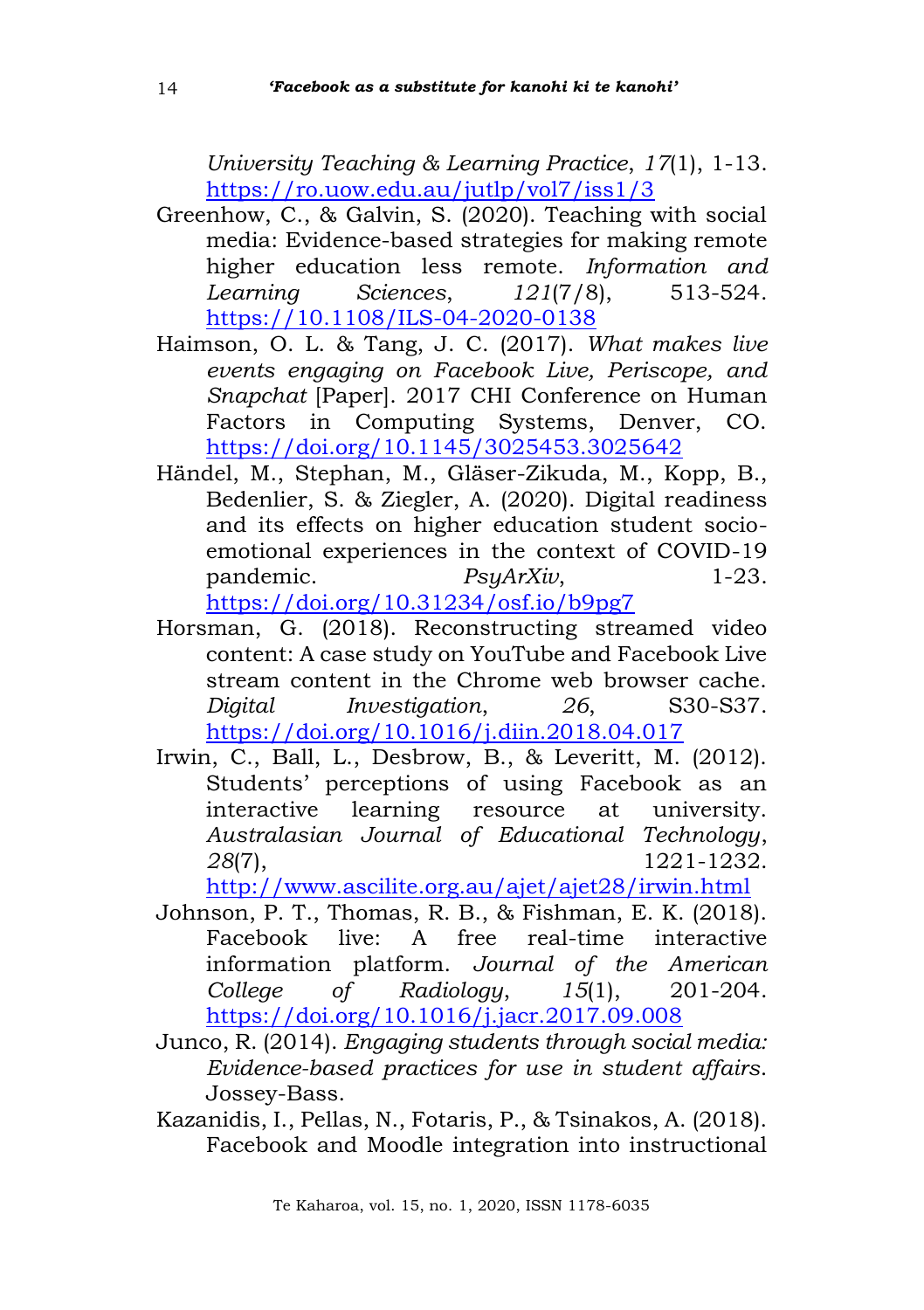media design courses: A comparative analysis of students' learning experiences using the Community of Inquiry (CoI) model. *International Journal of Human-Computer Interaction*, *34*(10), 932-942. <https://doi.org/10.1080/10447318.2018.1471575>

- Keegan, T. (2000). *Tikanga Māori, reo Māori ki te ipurangi: Māori culture and language on the Internet*. [https://www.cs.waikato.ac.nz/~tetaka/PDF/Tikan](https://www.cs.waikato.ac.nz/~tetaka/PDF/TikangaMaori.pdf) [gaMaori.pdf](https://www.cs.waikato.ac.nz/~tetaka/PDF/TikangaMaori.pdf)
- Krutka, D. G., & Carpenter, J. P. (2016). Why social media must have a place in schools. *Kappa Delta Pi Record*, *52*(1), 6-10.
- Manca, S. (2020). Snapping, pinning, liking or texting: Investigating social media in higher education beyond Facebook. *The Internet and Higher Education*, *44*, 1-13. <https://doi.org/10.1016/j.iheduc.2019.100707>
- Manickam, Y., Selvam, N. D., & Ahrumugam, P. (2020). A study on the impact of collaborative learning on academic performance using Facebook in higher education. *International Journal of Advanced Research in Education and Society*, *2*(1), 15-23. <https://myjms.moe.gov/index.php/ijares>
- McLoughlin, C., & Lee, M. (2010). Personalised and selfregulated in the web 2.0 era: International exemplars of innovative pedagogy using social software. *Australasian Journal of Education Technology*, *26*(1), 28-43.
- Mead, H. M. (2016). *Tikanga Māori: Living by Māori values*. Huia.
- Mnkandla, E., & Minnaar, A. (2018). The use of social media in e-learning: A meta-synthesis. *International Review of Research in Open and Distributed Learning*, *18*(5), 227-248.
- Murphy, M. P. A. (2020). COVID-19 and emergency eLearning: Consequences of the securitisation of higher education for post-pandemic pedagogy. *Contemporary Security Policy*, *41*(3), 492-505. <https://doi.org/10.1080/13523260.2020.1761749>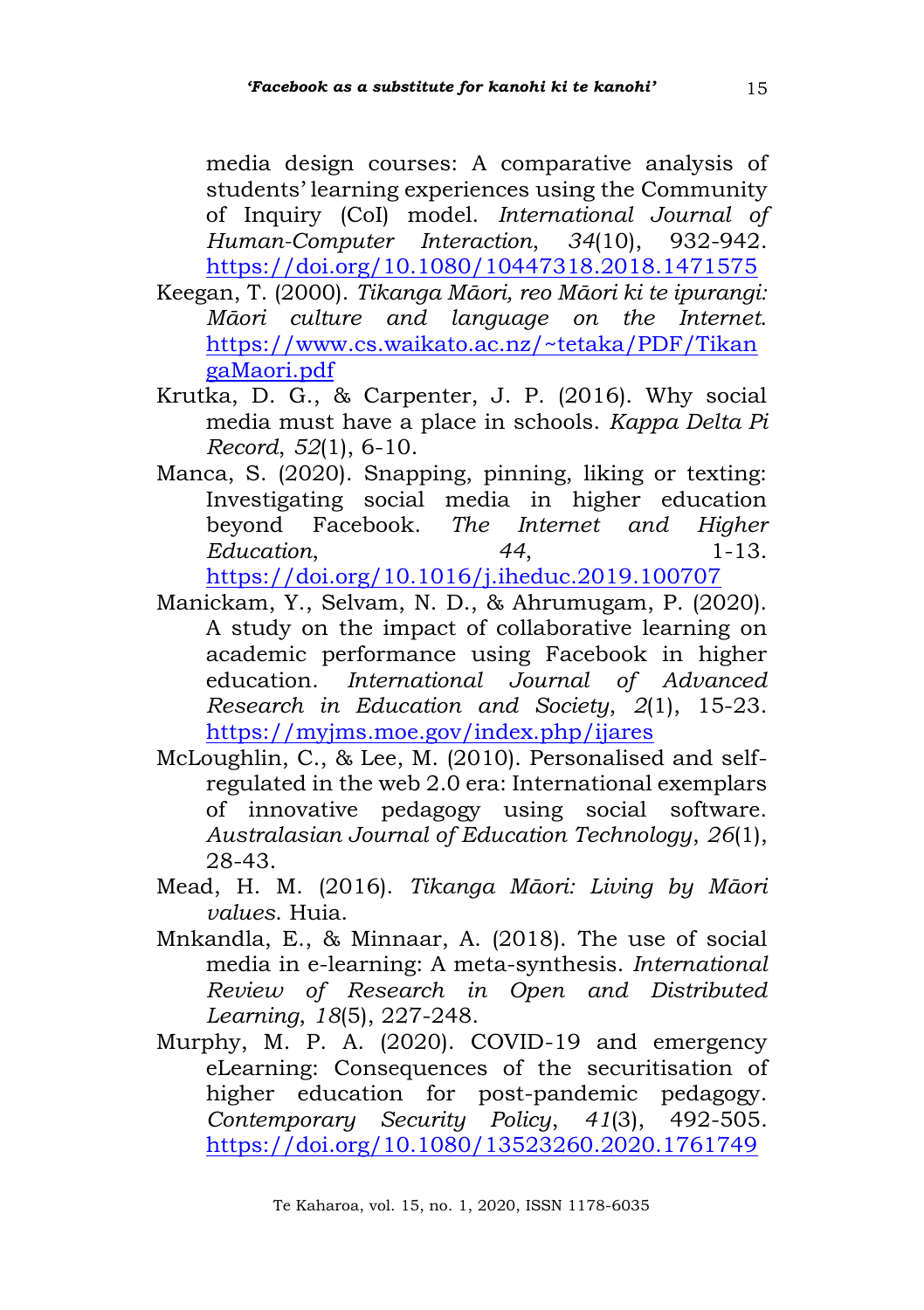Naciri, A., Baba, M. A., Achbani, A., & Kharbach, A. (2020). Mobile learning in higher education: Unavoidable alternative during COVID-19. *Aquademia*, *4*(1), 1-2.

<https://doi.org/10.29333/aquademia/8227>

Nalbone, D. P., Kovach, R. J., Fish, J. N., McCoy, K. M., Jones, K. E., & Wright, H. R. (2016). Social networking web sites as a tool for student transitions: Purposive use of social networking web sites for the first-year experience. *Journal of College Student Retention: Research, Theory & Practice*, *17*(4), 489-512.

<https://doi.org/10.117/1521025115579253>

Niu, L. (2019). Using Facebook for academic purposes: Current literature and directions for future research. *Journal of Educational Computing Research*, *56*(8), 1384-1406.

<https://doi.org/10.1177/07356331145161>

O'Carroll, A. D. (2013). *Kanohi ki te kanohi—a thing of the past? An examination of Māori use of social networking sites and the implications for Māori culture and society* [Doctoral thesis]. Massey University.

<https://mro.massey.ac.nz/handle/10179/5323>

- O'Carroll, A. D. (2015). Virtual tangihanga, virtual tikanga: Investigating the potential and pitfalls of virtualising Māori cultural practices and rituals*. The Canadian Journal of Native Studies, 35*(2), 183-206.
- Rangiwai, B., Simati-Kumar Chand, B., & Mataroa, R. (2020). The impacts of COVID-19 on the 2020 cohort of the Master of Applied Indigenous Knowledge programme at Te Wānanga o Aotearoa in Māngere. *Te Kaharoa: The eJournal on Indigenous Pacific Issues*, *15*(1), *1*-21.

<https://doi.org/10.24135/tekaharoa.v15i1.301>

Salminen, J. (2014). Leveraging Facebook as a peersupport group for students. In V. Benson & S. Morgan (Eds.), *Cutting-edge technologies and social*